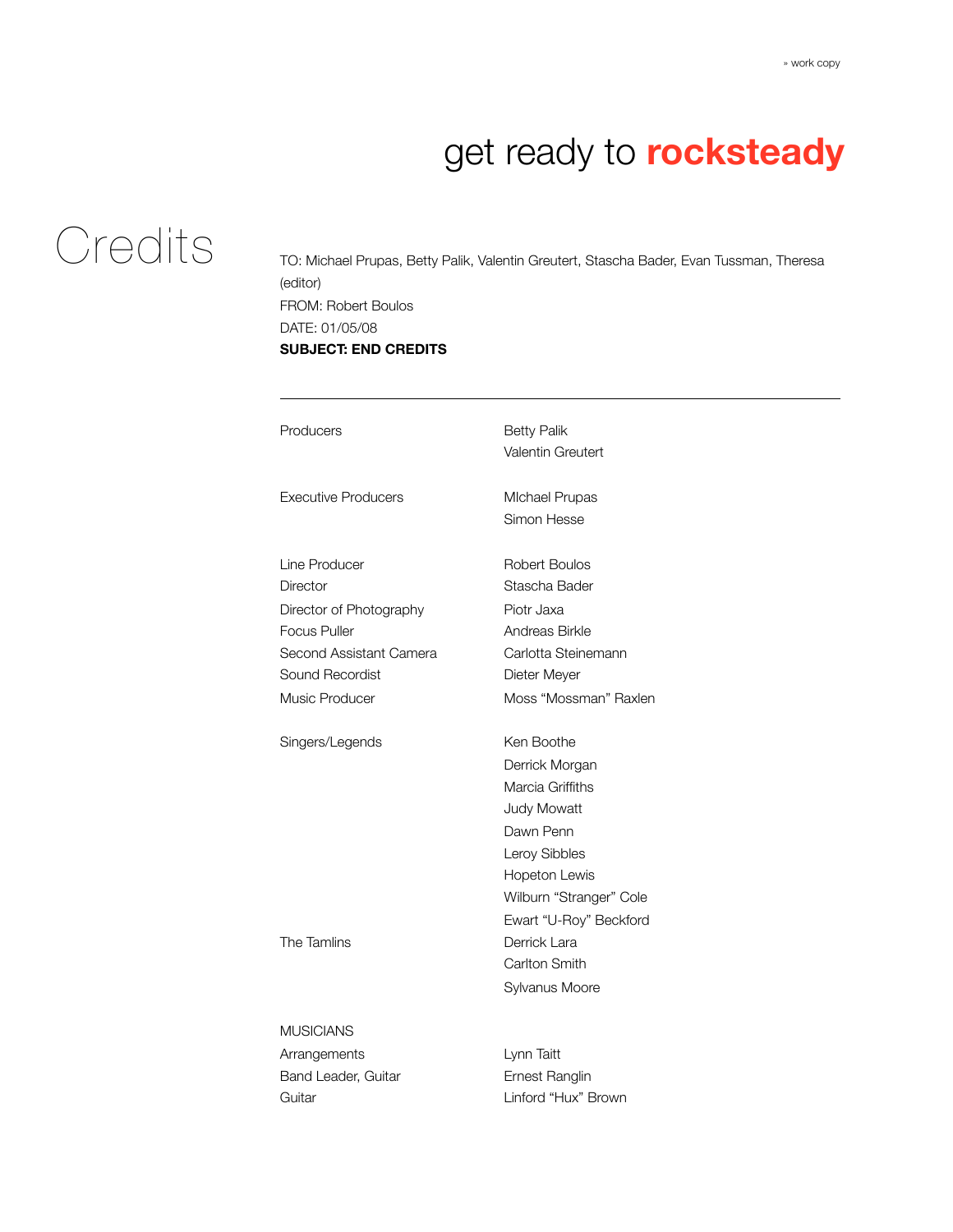## **Credits**

| Bass                         | Jackie Jackson              |
|------------------------------|-----------------------------|
|                              | Lloyd Parkes                |
|                              | <b>Leroy Sibbles</b>        |
| Drums                        | Sly Dunbar                  |
| Piano                        | Gladstone "Gladdy" Anderson |
| Percussion                   | Noel "Scully" Simms         |
|                              | Herman "Bongo Herman" Davis |
|                              | Uzziah "Sticky" Thompson    |
| Saxophone                    | Glen Dacosta                |
|                              | Headley "Deadly" Bennett    |
| Trumpet                      | David Madden                |
| Trombone                     | Calvin "Bubbles" Cameron    |
| Organ                        | Robert "Robbie" Lyn         |
| Violin                       | Jon Williams                |
| Back-up Vocals Silent Rivers | Jacqueline Brooks           |
|                              | Joel "Bunny" brown          |
| Radio Station interviewer    | Richard "Richie B" Burgess  |
| Ice Cream Cartman            | <b>Donald Quest</b>         |
| ALPHA BOYS' SCHOOL ORCHESTRA |                             |
| <b>Musical Director</b>      | Winston "Sparrow" Martin    |
| Alpha Boys' School Band      |                             |
| STUR GAV SOUND SYSTEM        |                             |
| ORIGINAL DANCEHALL STYLE     |                             |
| Promoter                     | Andrew Livingstone          |
|                              | V. Barnett Lawn             |
|                              | Clark's Town, Trelawny      |
| CHOIR (Church)               |                             |
| <b>Choir Director</b>        | <b>Hopeton Lewis</b>        |
|                              |                             |
| Production Coordinator (JA)  | Carleene Samuels            |

Gaffer Gaffer Gilles Mayer Grip (JA) Robert Morgan

Kadri Samuels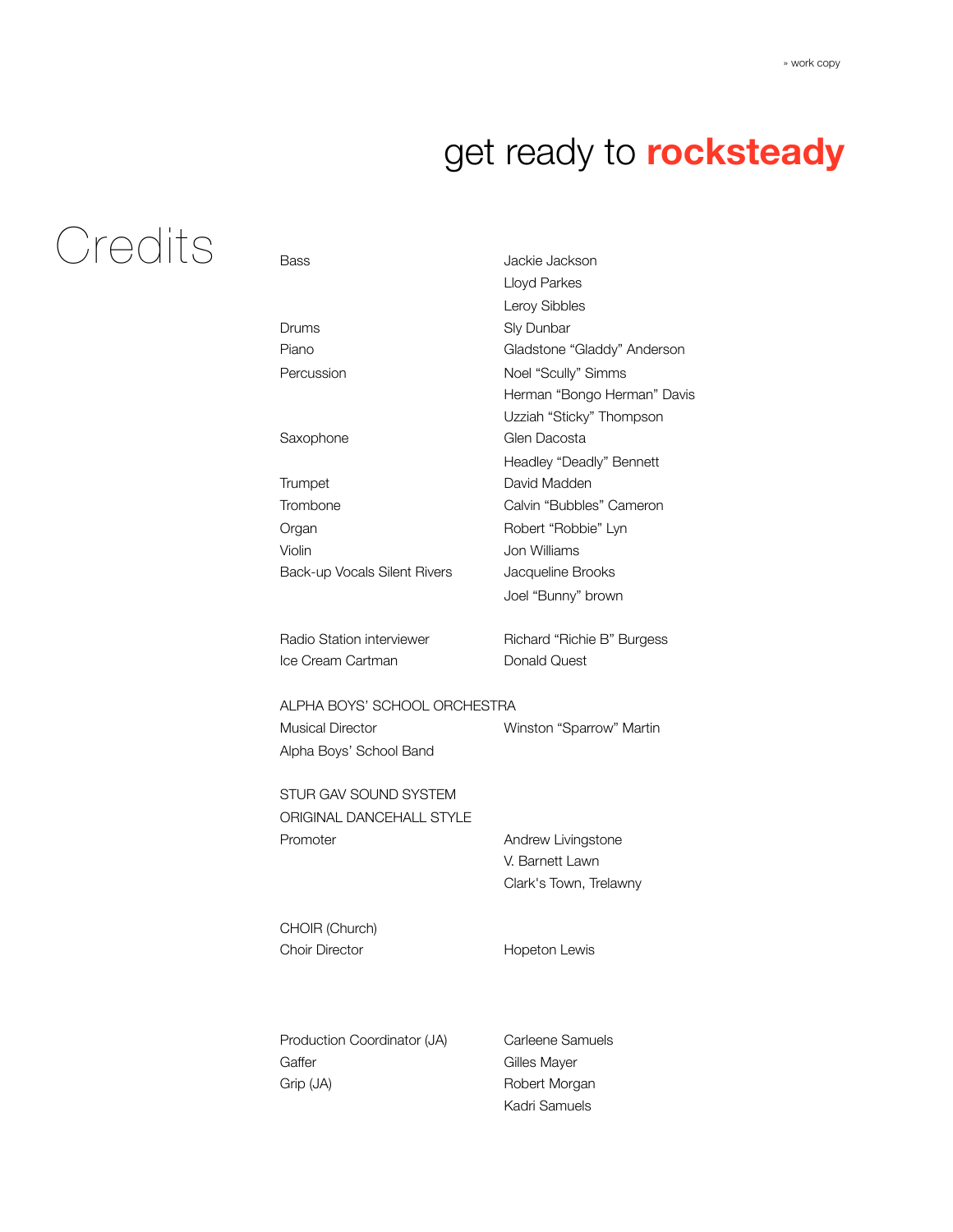# **Credits**

| Musician's wardrobe                                  | <b>Andrew Turner</b>      |
|------------------------------------------------------|---------------------------|
|                                                      | Rhimestone                |
| Make-up Artist                                       | Krystle Brown             |
|                                                      | Sheroma Hodqge            |
| Transcription                                        | <b>Tamar Davidson</b>     |
| Additional Photography                               | Madeleine Gentinetta      |
| *credit to be confirmed                              | Ryan Lue-Clark            |
| <b>Tuff Gong Studio Engineers</b>                    | Errol Brown               |
|                                                      | <b>Rolland McDermot</b>   |
|                                                      | <b>Gregory Morris</b>     |
|                                                      | Oneil Smith               |
| Tuff Gong Studio Assistant                           | Michael Howell            |
|                                                      | Carlos Allwood            |
| <b>Tuff Gong Technical Engineer</b>                  | Chaio Ng                  |
| Album Mix                                            | Errol Brown               |
| <b>Tuff Gong Security</b>                            | Mr Poyser                 |
|                                                      | Mr. McDonald              |
| Tuff Gong General Manager                            | Mitzy A. Evans            |
| Tuff Gong Studio Manager                             | Lorna Wainwright          |
| Tuff Gong Assistant Studio Manager Luschette McLeary |                           |
| Drivers (JA)                                         | Collin Cummings           |
|                                                      | Robert Coley              |
|                                                      | Rupert "Rico" Hamilton    |
|                                                      | George Smith              |
| Drivers (Montreal)                                   | Alain Lucien              |
|                                                      | Michel Labrosse           |
|                                                      | Jean-Sébastien Choquette  |
| Caterer (JA)                                         | Patsy Lyn's Catering (JA) |
| Equipment                                            | Video MTL                 |
|                                                      | Abel Ciné                 |
|                                                      | Locations MIchel Trudel   |
|                                                      | Phase 3 Productions (JA)  |
| Post Production Supervisor                           | Evan Tussman              |
| <b>XXX</b>                                           | Elissa Lewis              |
| Editor                                               | Theresa                   |
| Assistant Editor                                     | <b>XXX</b>                |
| <b>Post Production House</b>                         | Station 29                |
|                                                      |                           |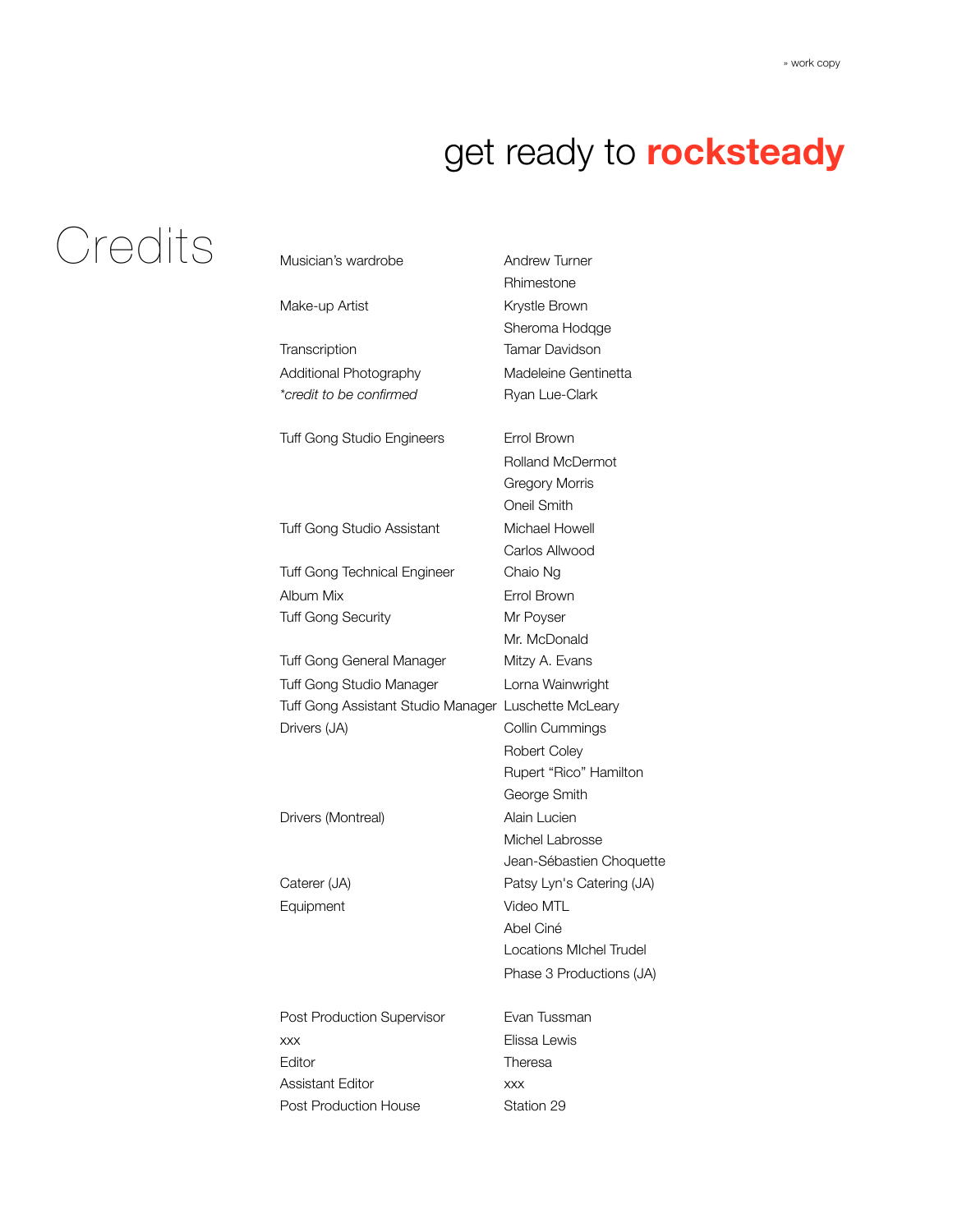## Credits

Mix Premium Sound Sound Editing Sound Design Dialog Editor **Subtitles Opticals** Laboratory

Music recorded live at Tuff Gong Studios, KIngston, Jamaica

SONGS & PUBLISHING Clearances Patrick Curley

Bog Walk Freedom Street 007/Shanty Town Take it easy Silent river Love me this evening Stop that train Conquering ruler Morning Train Sound and Pressure Tougher than tough The tide is high No no no By the rivers of Babylon Equal rights People Rocksteady (Choir Song)

Record label information and recording number

MUSE ENTERTAINMENT (Canada)

Vice President Business Affairs Lorri Faughan Chief Financial Officer Sandy Jesion Manager Business Affairs **Evelyne Forget**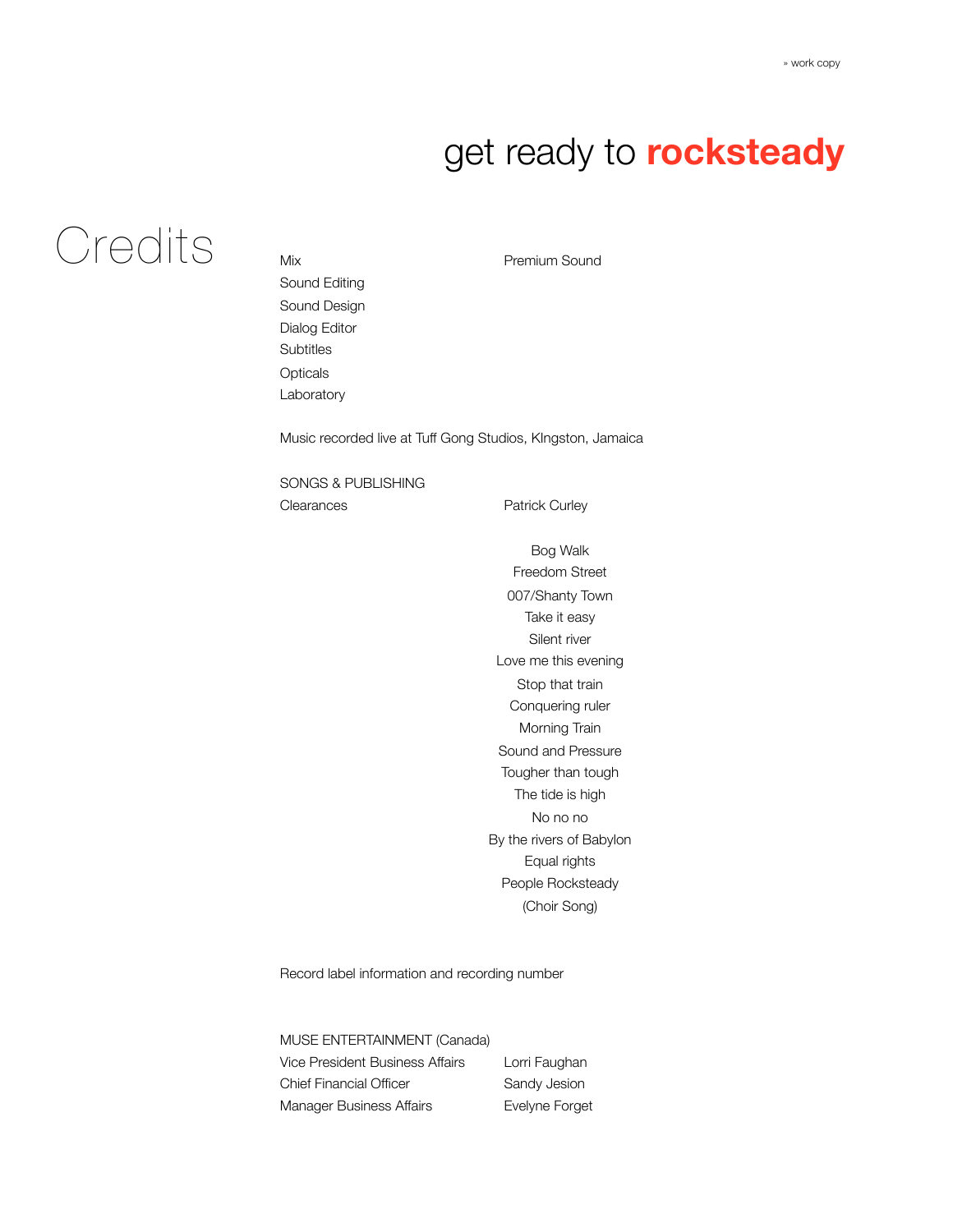# Credits

#### Assistant to Mr. Prupas Nathalie Goldenberg-Fife

Assistant to Ms. Palik Alexandra Pathak Project Coordinator Felix Moffatt Director of Distribution Manuela Hunger Head Accountant Taylore Turzanski Assistant Accountant **Lenka Blundell** Bookkeeper Miriam Landa Receptionist Liz Ostroff Office Runner Larry Tamin Intern Lanni Frankel

Natasha Arora

#### HESSEGREUTERT FILMS AG (Switzerland)

| Production Assistant | Claudia Eichholzer |
|----------------------|--------------------|
| Accountant           | Michael Lang       |

Thanks to **Hon.** Olivia Grange (in no particular order) Zachary Harding

Del Crooks, JamPro Joe Facchini, Panasonic (LOGO) Everyone at Tuff Gong Studios Mitzy A. Evans Lorna Wainwright Alpha Boy's School Mr. Richard Foran Bunny Goodison Sonny Bradshaw CPTC Beverly Brammer JIS Adrian Gooden TVJ Kay Osborne Dermot Fagan Sharon Burke (Solid Agency) Jérôme Hamilton (Headline Entertainment) Kay Osborne Beverly Brammer (CPTC)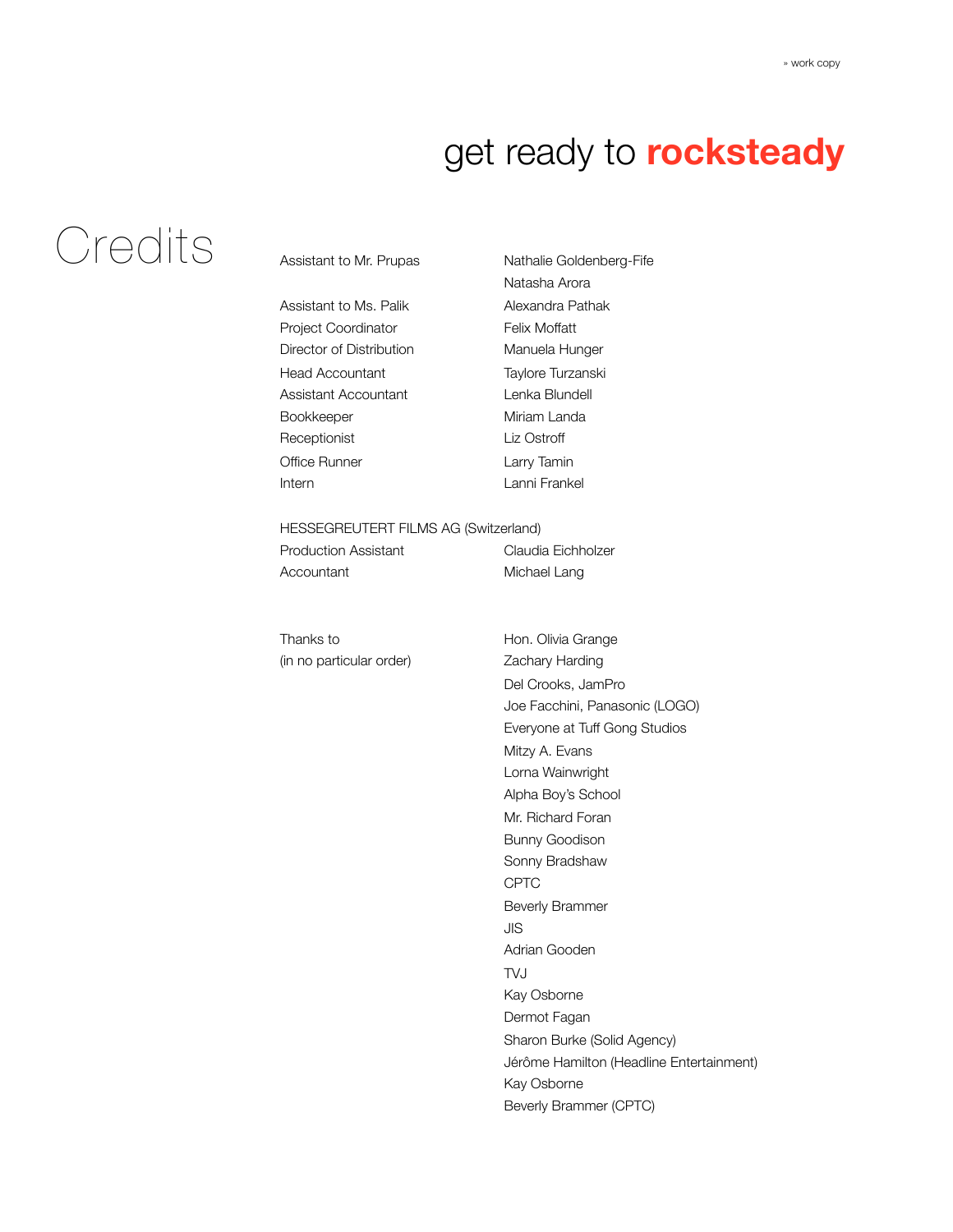# *Credits*

Adrian Gooden (JIS TV Library) Blaise Hart Douglas Graham Lincoln Forbes Randy's Record Store CJ VIP Style Barbers Moses Hot 102 FM Deznie Matthews Jamaica Industrial Equipment Brian Blair Robert Simpson (National Library) Ruby E. Martin (Ward Theatre) Denis Al Capone Peter Dumont (UK) Alpha Boys' School Robert Clayton Nardia McKenzie Angela Duncan Donna Ghelfi K.G. Anthony Hill Stephen Hill, Jr. Kirk Buchanan Steven Ibanez Derrick Harriott Shannon Hart Justine Henzell Lloyd Stanbury Trevor Nairn Starfish Oils Will Richards Roy Sweetland The Gleaner (JA) The Observer (JA) The Gardens Jasmine Smith Hazel Brown Norma Roberts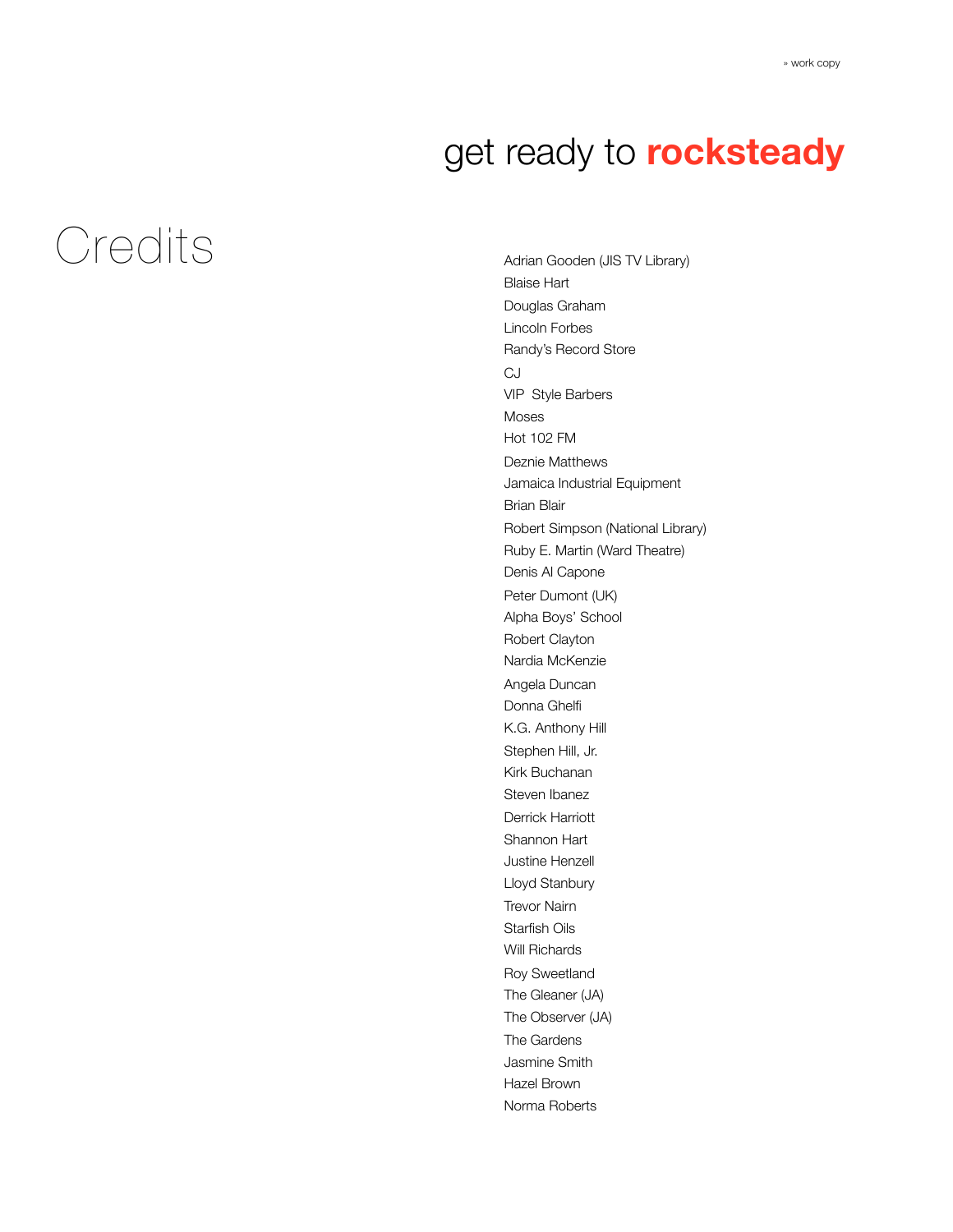## *Credits*

Nelly Morgan Michael Smith Winston Siley Jennifer Lyn Castleton Gardens Leonard Buchanan Julia Jones Andrea Johnson Hilton Hotel, Kingston Dave Hines Pegasus Hotel, Kingston Chat! (JA) Trevor Bailey John Swaby Wayne Modest Winston Buttler Chris Whyms Stone, Architect Castleton Gardens Jeff Waye, Ninja Tunes Marine Groulx Loîc Bernard Shema McGregor-Mowatt Pauline Hill

Special thanks to Mitzy, Lorna, EB, Ernest, Carleene, Bob, Rico, The People of Burnt Savannah, Hazel, Norma, ...

> Shot on Panasonic cameras and equipment [logo]

> > Soundtrack available on